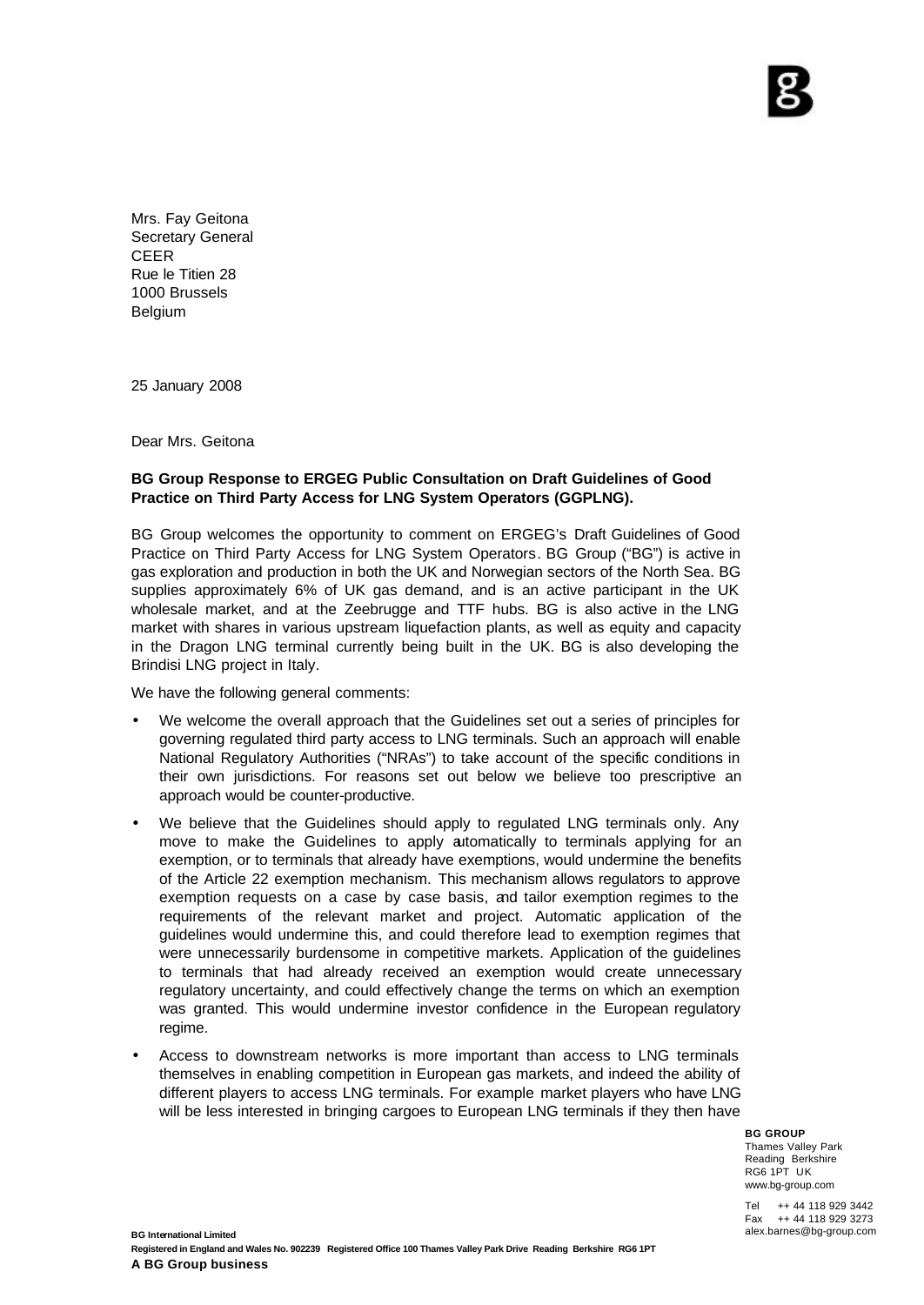difficulty in entering the pipeline grid. It is notable that the country which has greatest success with new terminal projects in recent years is the UK, where access to the grid is not an issue. The three phases of the Isle of Grain terminal, and the Dragon and South Hook terminal projects have been supported by a range of different players. BG believes a key reason for this is the ability of such players to access the wholesale and retail markets because of ease of access to the pipeline network. By contrast the ability to move gas across many European networks and hence to markets is challenging because of high levels of contractual congestion.

- Utilisation of LNG terminals is likely to be as much determined by conditions in the wider LNG market, as by rules governing LNG terminals. There is an excess of terminal regasification capacity over liquefaction capacity which means there will be less than 100% utilisation of LNG terminals on average. LNG cargoes will be drawn to those markets which pay the highest price. Regulators should take this into account when monitoring use of LNG terminals.
- In setting the rules governing LNG terminals regulators need to take into account the technical factors and market context for the relevant terminals. Regulators also need to take account of how other elements of their regulatory frameworks interact with that for LNG terminals. For this reason we believe the Guidelines should avoid being too prescriptive. Rather the test should be how effective the local rules governing terminals are in preventing market distortion, enabling new investment in terminals, and enabling LNG players to bring LNG to European markets.

Detailed answers to the various questions are below.

## **I. The GGPLNG aim is to boost effective, appropriately homogeneous and nondiscriminatory, third party access to European LNG terminals without being detrimental to new investments. How could TPA/harmonisation and investment be conciliated?**

The best way to conciliate TPA / harmonisation and investment is to continue to enable new projects to apply for exemption under Article 22 as this has been shown to encourage investment. However such exemptions should be granted on a case by case basis and subject to meeting the criteria in the Gas Directive. For LNG terminals that are regulated, the technical differences and market contexts of LNG terminals need to be taken into account. Regulators should also take care that regulation does not needlessly undermine the rights of primary capacity holders unless there is clear evidence of anti competitive behaviour or market distortion.

**IV. The GGPLNG do not apply to terminals exempted under Article 22 of Directive 2003/55/EC. In your view, could there be any value for regulators to use some recommendations in the GGPLNG as an input when adopting individual exemption decisions (for example, as approval requirements when granting a conditional exemption). If yes, please explain why and with regard to which aspects of the GGPLNG (e.g., services definition, transparency obligations etc.)?**

Regulators are, of course, free to take into account the Guidelines when setting the terms of an exemption for new projects. However, for the reasons stated above, we do not believe that the Guidelines should apply automatically to terminals seeking exemptions, because of the need to take into account relevant market conditions.

For example regulators should take into account the market context when considering UIOLI regimes. Anti-hoarding mechanisms are necessary in order to protect against anti competitive behaviour and market failure. In the case where LNG terminals and their capacity are controlled by dominant incumbents then stricter UIOLI conditions may be required in order to encourage the development of competition and market opening. Conversely, where the capacity is held by an undertaking with no market power, any underuse of that capacity is unlikely to amount to "hoarding" in the sense envisaged by competition law, with the result that a lighter touch could be envisaged. This could be the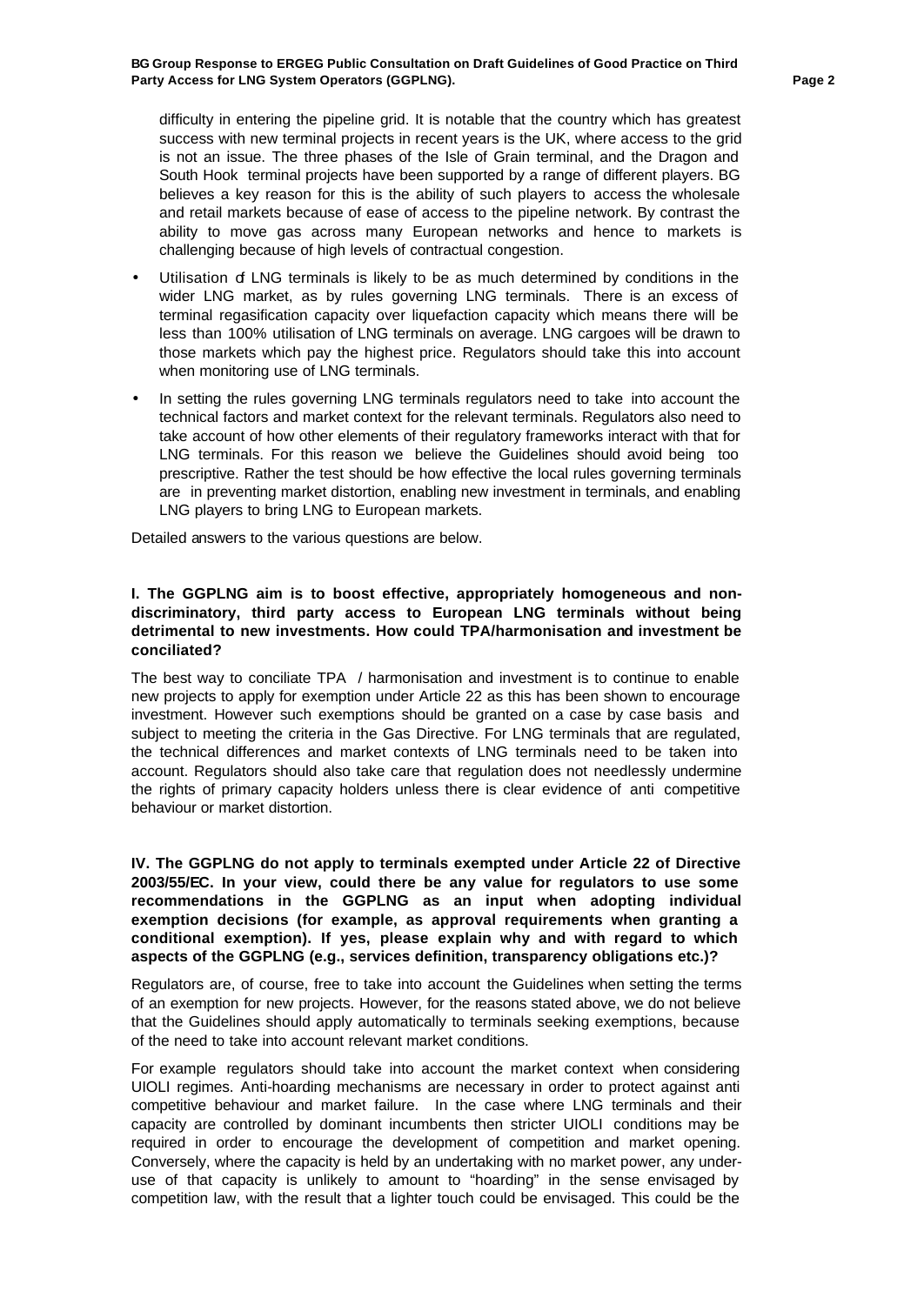case where a terminal has received an exemption and met the competitive tests described in the Gas Directive. In such a case a UIOLI regime would act as a "safety net" only. It is conceivable that such a terminal is under used, not because of deliberate hoarding by the capacity holders, but because of the lack of availability of LNG cargoes.

**VI. The GGPLNG assume that there may be benefits for the liquidity of the capacity market and for the system efficiency in offering not bundled and interruptible services in addition to bundled and firm services. Do market players agree with this statement? What could be your interest in offering/contracting not bundled services and/or interruptible capacity?**

**What type of services should be offered as no-bundled? What type of services should be offered as interruptible? Should the GGPLNG be more/less prescriptive on these issues?**

The attractiveness of unbundled products is likely to be limited because of the interdependent nature of the elements of LNG terminal capacity (berthing slot, storage, send out / regasification). For example, a player with an LNG cargo is not likely to find a berthing slot without storage  $\sigma$  regasification capacity attractive because of the practical problems this will raise.

Regulators also need to take into account the "knock on" effects that sale of unbundled capacity may have on primary capacity holders. For example if a LNG cargo owner buys one berth slot with a limited amount of associated storage and send out capacity, but then fails either to deliver his cargo on time, or send out his gas within a given time frame, this can have adverse consequences on the shipping schedules of the primary capacity holders if they have to delay unloading of their cargoes because of the unavailability of the jetty or lack of space in the tanks.

For similar reasons BG believes the attractiveness of interruptible products is likely to be limited. It is unlikely that an LNG shipper will want to schedule a cargo to deliver to an LNG terminal with the risk that he may not be able to do so at the last minute.

For the above reasons BG is unconvinced about the practicality of not bundled or interruptible products. If such products are to be offered, BG believes that the GGPLNG should be less prescriptive and that national regulators need to take account of the technical and market conditions applying to individual LNG terminals.

**VII. The GGPLNG recommend that standard bundled services are defined after market consultation, especially concerning the flexibility included. In line with that, they emphasise the importance of taking into account the LNG facility's technical constraints. Do you agree with this approach? Would a more prescriptive approach regarding the parameters for the definition of standard bundled services and their flexibility be feasible and/or more appropriate?**

BG agrees with the above approach. The market should be free to deliver innovative products to meet demand rather than be subject to the imposition of prescriptive solutions.

# **VIII. According to the proposed GGPLNG, the LSO shall offer on the primary market long-term and short-term services at LNG facilities. Do you consider, from a TPA perspective, that any further guidance can/should be given with regard to a balance between long and short term services?**

Regulators need to take into account how a regulated terminal will be funded. For example, if the terminal offers short term capacity services and this leads to an under-recovery of revenue for the terminal, consideration needs to be given as to how the terminal will recover the revenue shortfall.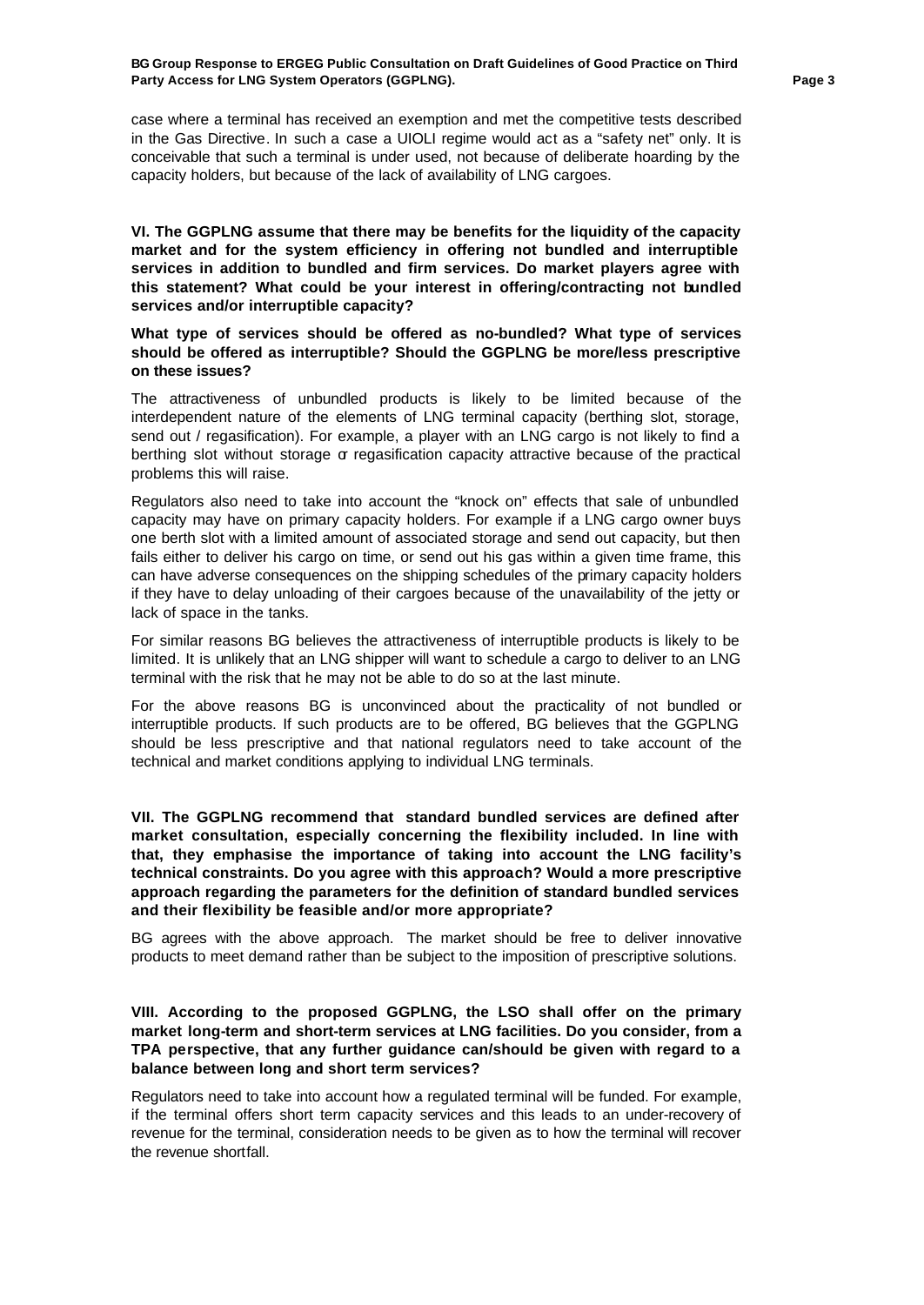**XIV. The GGPLNG propose some concrete solutions in order to implement the very general principles laid down in Regulation 1775/2005 (Articles 5.3. and 5.4). Comments on these issues would be most welcome:**

**- Non discriminatory allocation rules for primary and secondary capacity are necessary to promote competition. The GGPLNG propose market-based solutions and other alternative mechanism as pro-rata or first-come-first-serve procedures. Should a reference to specific subscription procedures be included? Is there any other procedure that the GGPLNG should take into account?**

**- Regarding congestion management, is the development of a secondary capacity market sufficient to optimise the utilisation of the terminal capacity?;**

**and**

#### **- Should the GGPLNG be more or less prescriptive regarding procedures to manage congestion in the terminals?**

For regulated terminals there should be clear capacity allocation procedures and rules that enable competition, and which are non discriminatory and transparent.

As noted above the excess of regasification capacity over liquefaction capacity should encourage a secondary market. Utilisation of a terminal will be at least partly determined by other factors such as the prices different markets are prepared to pay for LNG.

We do not believe that the GGPLNG should be more prescriptive regarding procedures to manage congestion in LNG terminals, and in particular anti hoarding or Use it or Lose it ("UIOLI") measures, for the reasons set out below. Rather than have a "one size fits all" approach the test should be how effective the relevant rules for each terminal are in preventing anti-competitive behaviour and market failure.

# **a) The technical parameters of each terminal are different**

Terminal capacity consists of three different but inter-dependent elements, namely berthing slots, LNG storage tank capacity and vaporisation / send out. Capacity "hoarding" can only take place in the context of the available capacity in different parts of the terminal (i.e. capacity for berthing, tank storage, vaporisation, send out etc). A capacity holder can only be said to be "hoarding" where the lack of use of the terminal is attributable to deliberate under-use of the total available capacity rather than constraints imposed by the technical parameters.

Each UIOLI regime therefore needs to be tailored to the individual design and constraints of the relevant terminal. Therefore the imposition of uniform standards of UIOLI based on standardised definitions of capacity and unused capacity is not appropriate.

## **b) Regulators should take into account the market context when considering UIOLI regimes.**

Anti-hoarding mechanisms are necessary in order to protect against anti competitive behaviour and market failure. In the case where LNG terminals and their capacity are controlled by dominant incumbents then stricter UIOLI conditions may be required in order to encourage the development of competition and market opening.

Conversely, where the capacity is held by an undertaking with no market power, any under-use of that capacity is unlikely to amount to "hoarding" in the sense envisaged by competition law, with the result that a lighter touch could be envisaged. This could be the case where a terminal has received an exemption and met the competitive tests mentioned above. In this case a UIOLI regime would act as a "safety net" only. It is conceivable that such a terminal is under used, not because of deliberate hoarding by the capacity holders, but because of the lack of availability of LNG cargoes.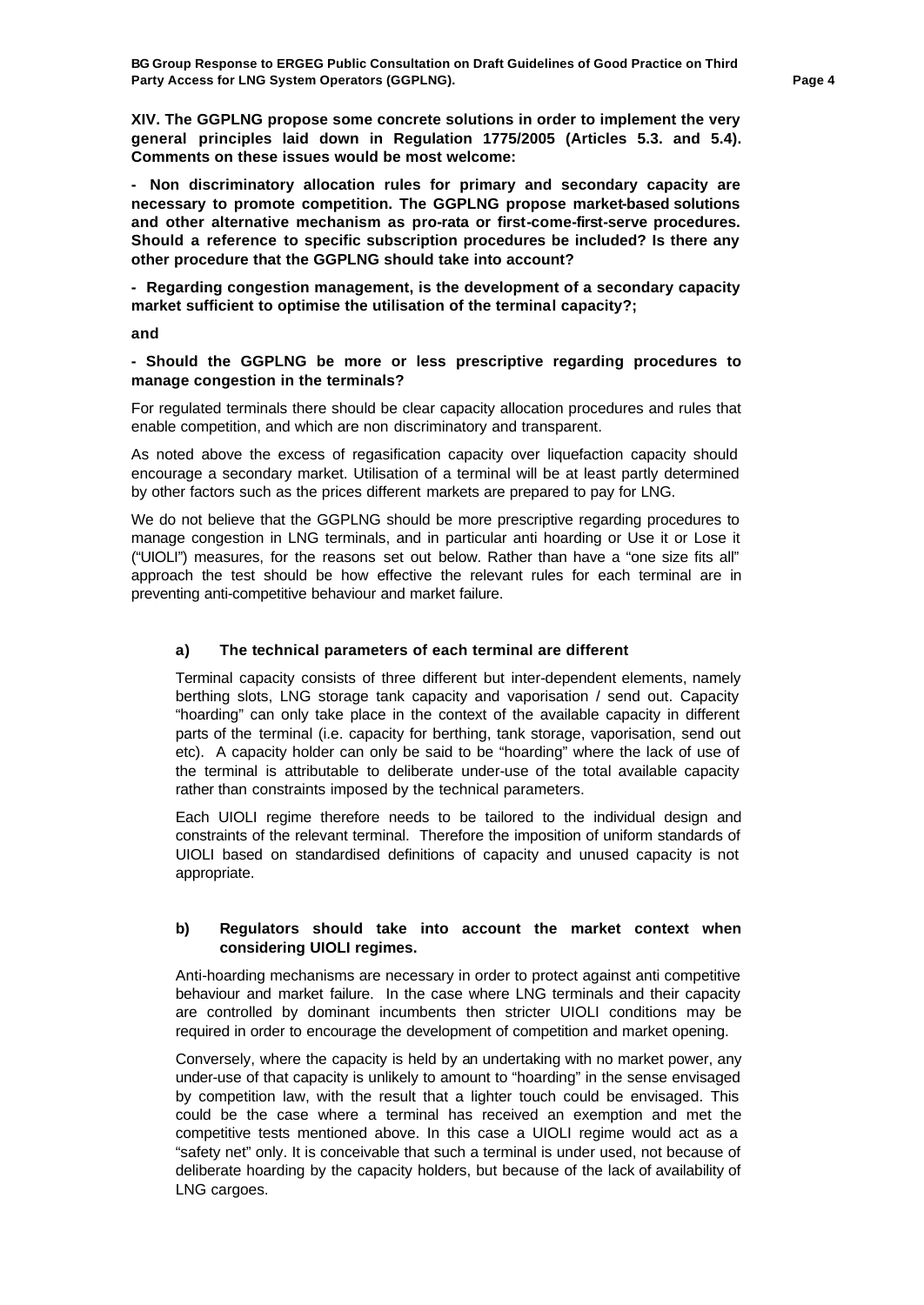### **c) Ill designed UIOLI can be counter productive**

UIOLI regimes which unduly punish primary holders of capacity for non use of capacity could undermine the functioning of the gas market, and deter investment. As with (b) above regulators need to take account of the market context.

For example a regime in which a holder risks losing capacity in the future if he does not make use of capacity today, is likely to be counterproductive and distort competition. For example, an owner of cargo with a choice between two or more LNG terminals will, under normal competitive conditions, take the cargo to the market where it is most valued (i.e. where the price for the cargo is higher). This is pro-competitive and underscores the European Commission's recent success in prohibiting restrictions on destination flexibility for shippers. However, if the cost of not using one of the terminals was artificially high (for example if the shipper risks losing capacity in a terminal in future as a result of not making use of the terminal on this occasion) then the shipper will be restricted to choosing that terminal. This constitutes an artificial distortion on trade within the EU and prevents the effective development of competitive downstream markets.

Another example would be where primary capacity holders are required to release capacity on terms which would distort the terms of trade between the primary capacity holders and those using UIOLI capacity. For example if primary capacity holders in terminal had to give a long notice period for unused capacity, and were not allowed to have a reserve price for the sale of that capacity, it might encourage third parties to try and pick up UIOLI capacity cheaply rather than sell cargoes to the primary holder. In addition there is an option value associated with the ability to send cargoes to different LNG terminals. A long notice period takes this option value away from the primary capacity holder.

Depending on the rules governing the use of the terminal this could have several adverse effects. Where the implicit value of the terminal capacity is high, because of the attractiveness of the local gas market in price terms compared to other gas markets, a situation where a third party could pick up the capacity cheaply would simply be a transfer of value from the primary holder to the third party. It would not impact the likelihood of LNG coming to that terminal and therefore could not be seen as preventing hoarding of capacity.

In a circumstance where the primary holder was unable to set a reserve price which led to a third party buying the capacity for less than the primary holder had paid for it, this could lead to a problem of cross subsidisation. If the primary holder was still liable for the original tariff then the primary holder would be cross subsidising the third party. If the primary holder was no longer liable for the tariff, then the terminal would face a revenue short fall and either the terminal or those who paid for the shortfall could be cross subsidising the third party.

Either of these situations could have adverse impacts on the ability to finance new terminals. Primary capacity holders will be less likely to sign up for capacity rights if they believe they will be at a competitive disadvantage by doing so.

# **XVI. Regarding the allocation of capacity, the GGPLNG stipulate that the LSO might allocate the standard bundled LNG services with a priority upon not bundled services in order to maximise the use of the LNG facility. In your view, under what circumstances would it be appropriate to give such a priority to bundled services?**

Bundled capacity (the combination of berthing slot, storage capacity and regas / send out capacity) is clearly more useful than unbundled capacity for the practical reasons explained in our responses above. For this reason primary capacity holders will have booked bundled capacity. It would not be sensible if the sale of unbundled capacity made the terminal capacity less attractive by undermining bundled capacity rights, and thereby limited the ability of capacity holders to use the terminal.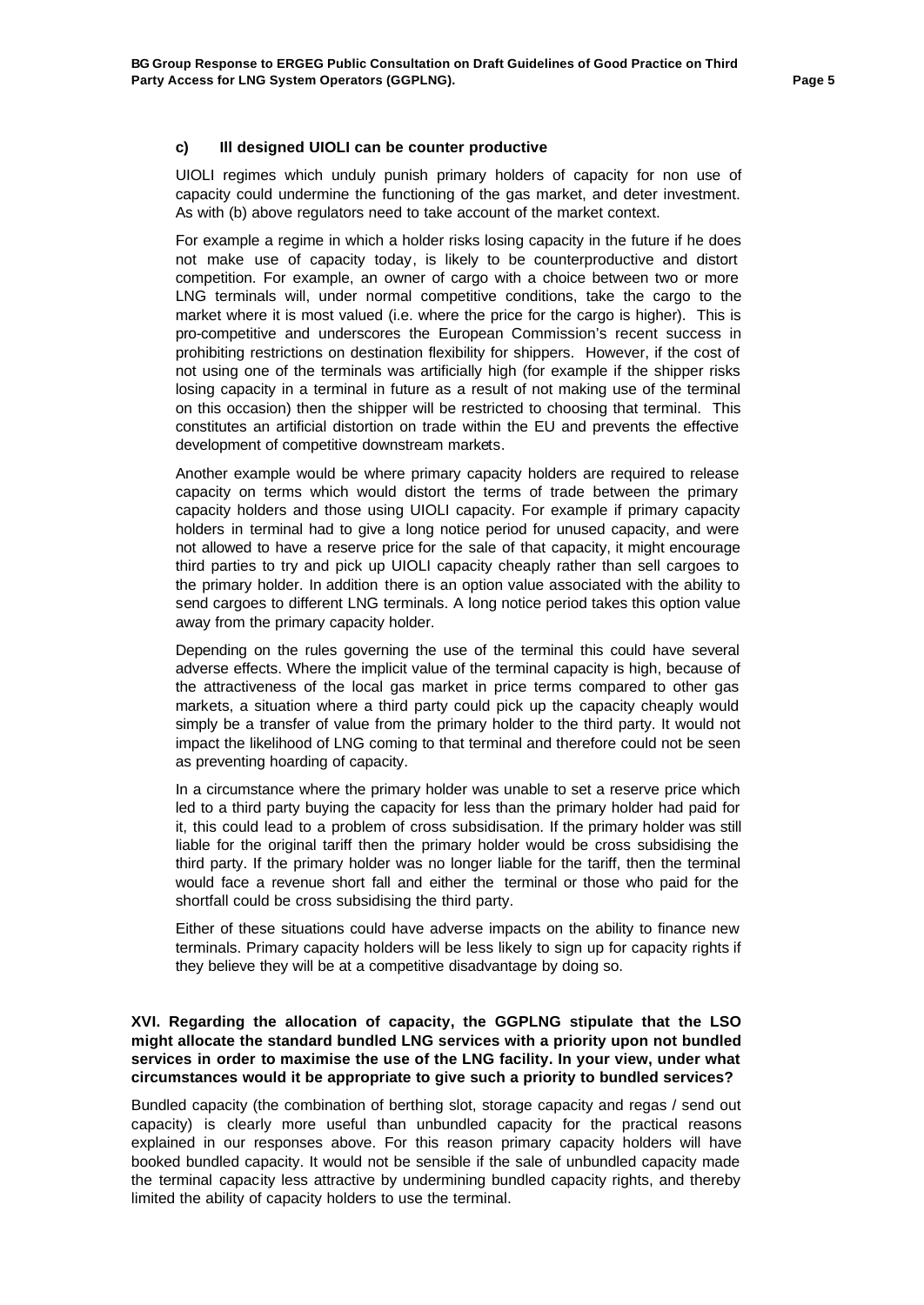**XVII. The GGPLNG tries to assure the optimum utilisation of the terminal and to avoid capacity hoarding by promoting capacity reallocations when appropriate. How can the balance be struck between the promotion of the secondary market of capacity and the protection of primary capacity holder's interests?**

Please see our comments on Question XIV, in particular about how ill designed UIOLI can be counter productive.

## **XVIII. The GGPLNG distinguish between punctually unused capacity and systematically underutilised capacity:**

**- The definition of unused capacity refers to a deadline by which the capacity holder must nominate its use. This concept is defined in Regulation 1775/2005, art. 2.4. Do market players agree with the definition of unused capacity? Is a more or less detailed definition needed? What conditions/circumstances should be taken into account when assessing whether capacity is effectively used or not?**

**- Is there a need to distinguish between punctually unused capacity and systematically underutilised capacity as states the current draft of the GGPLNG? Is the proposed split between reallocation of unused capacity and release of underutilised capacity a good approach?**

**- Is it satisfactory to empower the NRA to evaluate if there has been systematic underutilisation of capacity or should the concept of 'systematic underutilisation' be described more accurately in the GGPLNG, by specifying the criteria to be used?**

Regulators need to take into account market conditions when assessing the use of capacity. For example a lack of cargoes being delivered to an LNG terminal may simply be an indicator that other markets are more attractive. For example in recent months the UK market price has been higher than the US Henry Hub price. However the prices paid by some Asian buyers have been higher still, which has attracted cargoes there. Similarly, if the send out capacity of a terminal is flexible enough, it may not make sense to send out gas at weekends when prices tend to be lower in wholesale competitive markets in order to have more gas to send out when prices are higher during the week. It is therefore better that NRAs evaluate the utilisation of terminals.

# **XIX. Is it necessary to impose detailed congestion management mechanisms as proposed in these GGPLNG, or should the GGPLNG content themselves a set of general principles?**

### **Are the solutions proposed in the GGPLNG adaptable to the varying, present and future, situations?**

We agree that the GGPLN should content themselves as a set of general principles as laid out in Section 5.3. This will enable regulators to adapt their rules as market conditions evolve.

**XX. Setting the right deadline or notice period is considered as a key factor for the congestion management procedures. Comments on this issue would be welcome.**

**- Should the GGPLNG include more or less detailed/prescriptive provisions on deadline / notice periods regarding unused capacity?**

**- What circumstances should be taken into account by the LSO/NRA when determining / approving notice periods. Is there a single specific deadline/notice period appropriate for all solutions? If so, what could it be?**

**- Is the NRA the most appropriate party to define the deadline or notice period?**